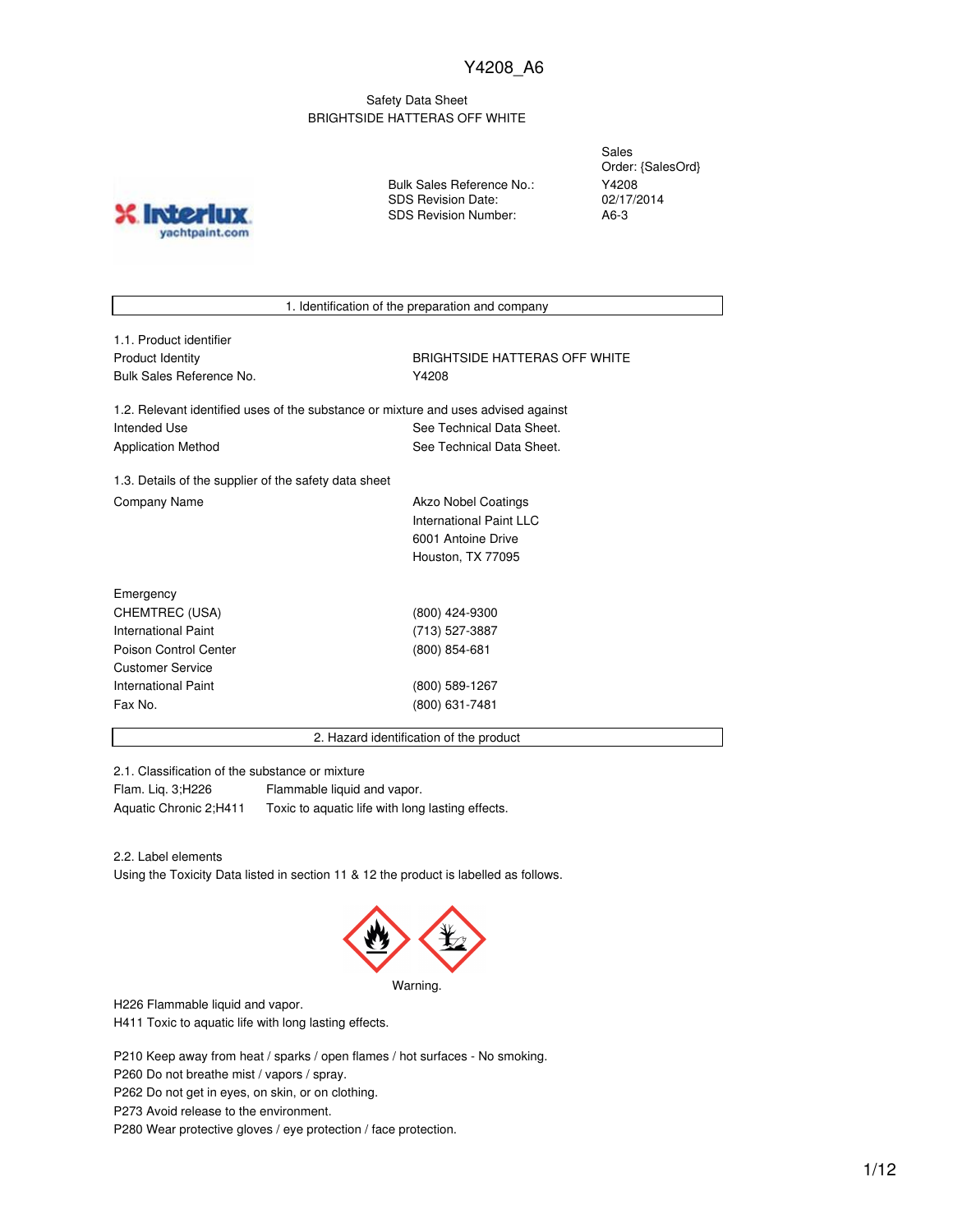P301+310 IF SWALLOWED: Immediately call a POISON CENTER or doctor/physician. P303+361+353 IF ON SKIN (or hair): Remove/Take off immediately all contaminated clothing. Rinse skin with water/shower.

P331 Do NOT induce vomiting.

P370 In case of fire: Use water spray, fog, or regular foam..

P391 Collect spillage.

P403+233 Store in a well ventilated place. Keep container tightly closed.

P501 Dispose of contents / container in accordance with local / national regulations.

HMIS Rating **Health: 2** Flammability: 2 Reactivity: 0

This product contains the following substances that present a hazard within the meaning of the relevant State and Federal Hazardous Substances regulations.

| Ingredient/Chemical<br><b>Designations</b>                             |                  |              | Weight % GHS Classification                                                                      | <b>Notes</b> |
|------------------------------------------------------------------------|------------------|--------------|--------------------------------------------------------------------------------------------------|--------------|
| Titanium dioxide<br>CAS Number:                                        | 0013463-67-7     | $25 - 50$    |                                                                                                  | [1][2]       |
| Stoddard solvent<br><b>CAS Number:</b>                                 | 0008052-41-3     | $10 - 25$    | Asp. Tox. 1; H304                                                                                | [1][2]       |
| Solvent naphtha (petroleum),<br>medium aliphatic<br><b>CAS Number:</b> | 0064742-88-7     | $10 - 25$    | Asp. Tox. 1; H304                                                                                | [1]          |
| SATURATED HYDROCARBON<br>CAS Number:                                   | <b>TS-KS6505</b> | $1.0 - 10$   |                                                                                                  | $\sqrt{11}$  |
| Kerosene<br>CAS Number:                                                | 0008008-20-6     | $1.0 - 10$   | Asp. Tox. 1; H304                                                                                | [1][2]       |
| Naphtha (petroleum), heavy<br>aromatic<br>CAS Number:                  | 0064742-94-5     | $1.0 - 10$   | Asp. Tox. 1; H304                                                                                | [1]          |
| Silica, amorphous<br>CAS Number:                                       | 0007631-86-9     | $1.0 - 10$   | ----                                                                                             | [1][2]       |
| Aluminum hydroxide<br><b>CAS Number:</b>                               | 0021645-51-2     | $1.0 - 10$   | Eye Irrit. 2;H319<br>STOT SE 3;H335                                                              | $[1]$        |
| Petroleum distillates,<br>hydrotreated light<br><b>CAS Number:</b>     | 0064742-47-8     | $1.0 - 10$   | Asp. Tox. 1; H304                                                                                | $\sqrt{11}$  |
| Naphthalene<br><b>CAS Number:</b>                                      | 0000091-20-3     | $0.10 - 1.0$ | Carc. 2;H351<br>Acute Tox. 4;H302<br><b>Aquatic Acute</b><br>1:H400<br>Aquatic Chronic<br>1:H410 | [1][2]       |
| Methyl ethyl ketoxime<br>CAS Number:                                   | 0000096-29-7     | $0.10 - 1.0$ | Carc. 2;H351<br>Acute Tox. 4;H312<br>Eye Dam. 1;H318<br>Skin Sens. 1;H317                        | [1]          |

[1] Substance classified with a health or environmental hazard.

[2] Substance with a workplace exposure limit.

[3] PBT-substance or vPvB-substance.

\*The full texts of the phrases are shown in Section 16.

#### 4. First aid measures

4.1. Description of first aid measures

| General    | Remove contaminated clothing and shoes. Get medical attention immediately. Wash<br>clothing before reuse. Thoroughly clean or destroy contaminated shoes.     |
|------------|---------------------------------------------------------------------------------------------------------------------------------------------------------------|
| Inhalation | If inhaled, remove to fresh air. If not breathing, give artificial respiration. If breathing is<br>difficult, give oxygen. Get medical attention immediately. |
| Eyes       | In case of contact, immediately flush eyes with plenty of water for at least 15 minutes.<br>Get medical attention immediately.                                |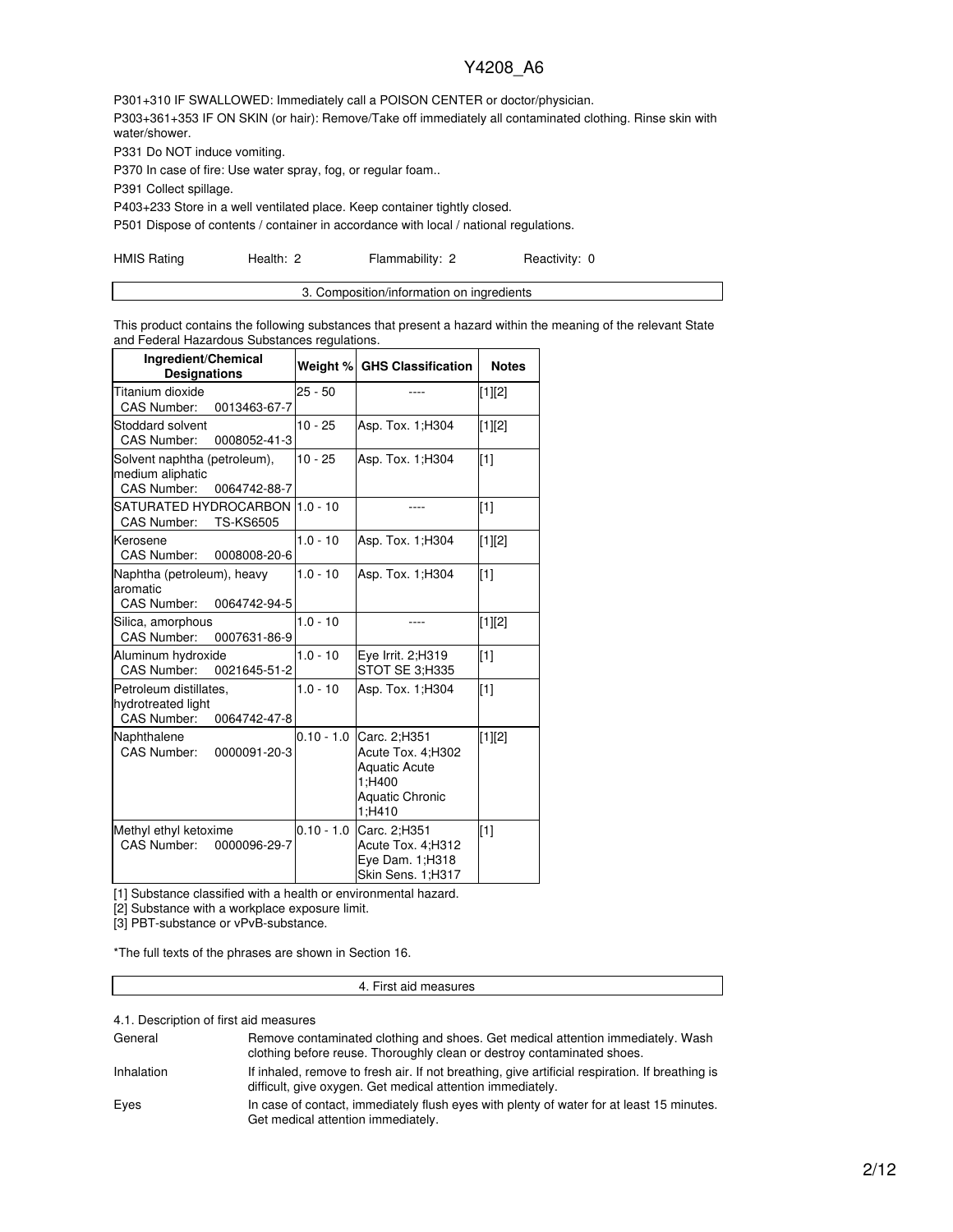| Skin            | In case of contact, immediately flush skin with soap and plenty of water. Get medical<br>attention immediately.                                                                                                                                                                                       |
|-----------------|-------------------------------------------------------------------------------------------------------------------------------------------------------------------------------------------------------------------------------------------------------------------------------------------------------|
| Ingestion       | If swallowed, immediately contact Poison Control Center at 1-800-854-6813. DO NOT<br>induce vomiting unless instructed to do so by medical personnel. Never give anything<br>by mouth to an unconscious person.                                                                                       |
|                 | 4.2. Most important symptoms and effects, both acute and delayed                                                                                                                                                                                                                                      |
| Overview        | NOTICE: Reports have associated repeated and prolonged occupational<br>overexposure to solvents with permanent brain and nervous system damage.<br>Intentional misuse by deliberately concentrating and inhaling the contents may be<br>harmful or fatal. Avoid contact with eyes, skin and clothing. |
| Inhalation      | Harmful if inhaled. Causes lung irritation. Causes nose and throat irritation. Vapors<br>may affect the brain or nervous system causing dizziness, headache or nausea.                                                                                                                                |
| Eyes            | Causes severe eye irritation. Avoid contact with eyes.                                                                                                                                                                                                                                                |
| Skin            | Causes skin irritation. May be harmful if absorbed through the skin.                                                                                                                                                                                                                                  |
| Ingestion       | Harmful if swallowed. May cause abdominal pain, nausea, vomiting, diarrhea, or<br>drowsiness.                                                                                                                                                                                                         |
| Chronic effects | Possible cancer hazard. Contains an ingredient which may cause cancer based on<br>animal data (See Section 2 and Section 15 for each ingredient). Risk of cancer<br>depends on duration and level of exposure.                                                                                        |
|                 | 5. Fire-fighting measures                                                                                                                                                                                                                                                                             |

#### 5.1. Extinguishing media

CAUTION: This product has a very low flashpoint. Use of water spray when fighting fire may be inefficient. SMALL FIRES: Use dry chemical, CO2, water spray or alcohol-resistant foam. LARGE FIRES: Use water spray, fog, or alcohol-resistant foam. Do not use straight streams. Move containers from fire area if you can do so without risk. Runoff from fire control may cause pollution. Dike fire control water for later disposal. Do not scatter the material.

5.2. Special hazards arising from the substance or mixture

May produce hazardous fumes when heated to decomposition as in welding. Fumes may produce Carbon Dioxide and Carbon Monoxide.

5.3. Advice for fire-fighters

Cool closed containers exposed to fire by spraying them with water. Do not allow run off water and contaminants from fire fighting to enter drains or water courses. ERG Guide No.

#### 6. Accidental release measures

6.1. Personal precautions, protective equipment and emergency procedures

ELIMINATE ALL IGNITION SOURCES (no smoking, flares, sparks or flames in immediate area). Use only non-sparking equipment to handle spilled material and absorbent. Do not touch or walk through spilled material. Stop leak if you can do so without risk. Prevent entry into waterways, sewers, basements or confined areas. A vapor suppressing foam may be used to reduce vapors. Absorb or cover with dry earth, sand, or other non-combustible material and transfer to containers. Use non-sparking tools to collect absorbed material.

6.2. Environmental precautions

Do not allow spills to enter drains or watercourses.

6.3. Methods and material for containment and cleaning up

CALL CHEMTREC at (800)-424-9300 for emergency response. Isolate spill or leak area immediately for at least 25 to 50 meters (80 to 160 feet) in all directions. Keep unauthorized personnel away. Stay upwind. Keep out of low areas. Ventilate closed spaces before entering. LARGE SPILLS: Consider initial downwind evacuation for at least 300 meters (1000 feet).

7. Handling and storage

7.1. Precautions for safe handling

**Handling** Vapors may cause flash fire or ignite explosively.

In Storage Keep away from heat, sparks and flame.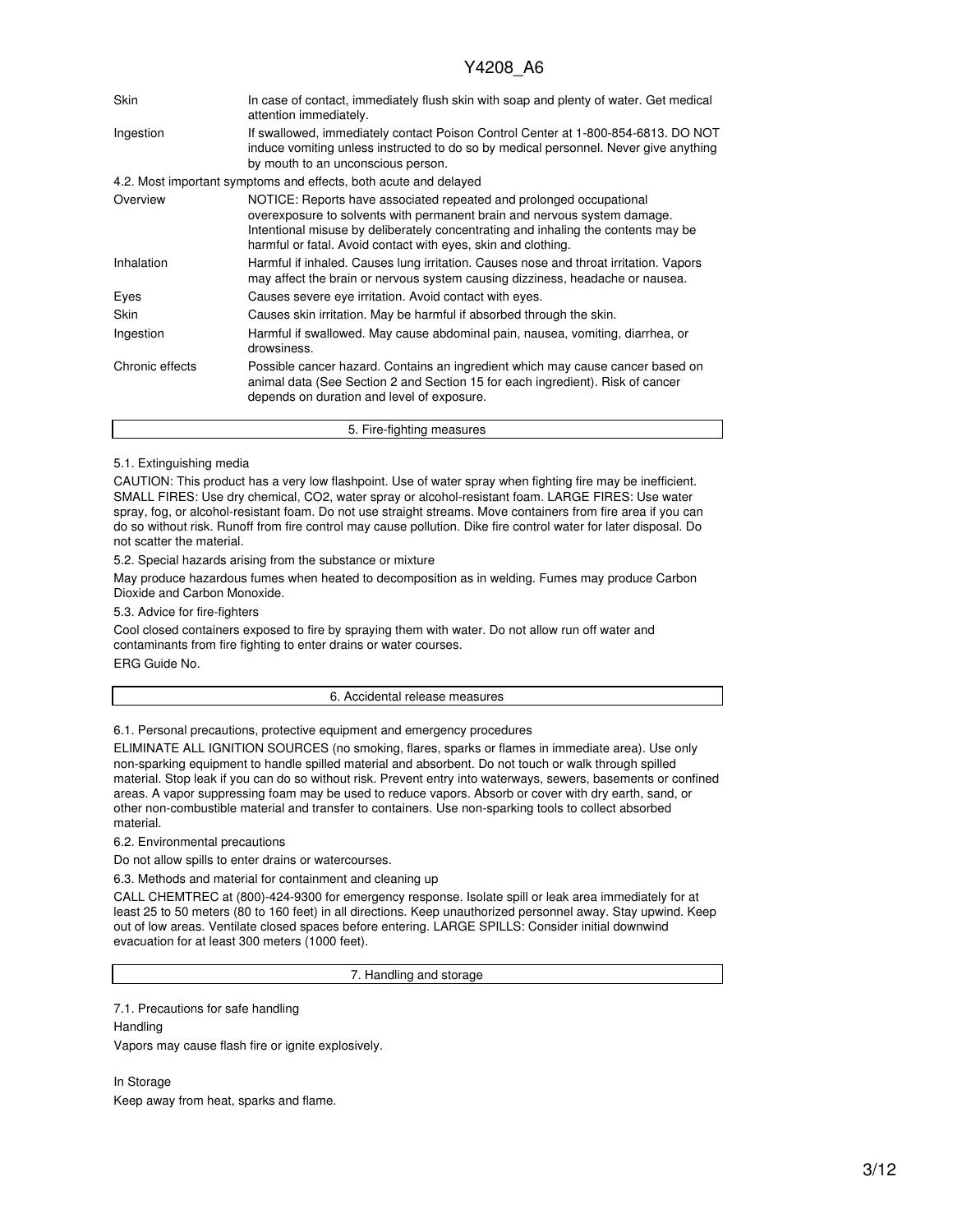7.2. Conditions for safe storage, including any incompatibilities

Store between 40-100F (4-38C).

Avoid contact with eyes, skin and clothing.

Strong oxidizing agents.

Do not smoke. Extinguish all flames and pilot lights, and turn off stoves, heaters, electric motors and other sources of ignition during use and until all vapors are gone.

7.3. Specific end use(s)

Close container after each use.

Wash thoroughly after handling.

Prevent build-up of vapors by opening all windows and doors to achieve cross-ventilation.

#### 8. Exposure controls and personal protection

8.1. Control parameters

| Exposure                 |                                    |               |                                                                                                    |  |
|--------------------------|------------------------------------|---------------|----------------------------------------------------------------------------------------------------|--|
| CAS No.                  | Ingredient                         | <b>Source</b> | Value                                                                                              |  |
| 0000091-20-3 Naphthalene |                                    | OSHA          | 10 ppm TWA; 50 mg/m3 TWA15 ppm STEL; 75<br>mg/m3 STEL                                              |  |
|                          |                                    | ACGIH         | 10 ppm TWA15 ppm STEL                                                                              |  |
|                          |                                    | <b>NIOSH</b>  | 10 ppm TWA; 50 mg/m3 TWA15 ppm STEL; 75<br>mg/m3 STEL250 ppm IDLH                                  |  |
|                          |                                    | Supplier      |                                                                                                    |  |
|                          |                                    | OHSA.<br>CAN  | 10 ppm TWA15 ppm STEL                                                                              |  |
|                          |                                    | Mexico        | 10 ppm TWA LMPE-PPT; 50 mg/m3 TWA<br>LMPE-PPT15 ppm STEL [LMPE-CT]; 75 mg/m3<br>STEL [LMPE-CT]     |  |
|                          |                                    | Brazil        |                                                                                                    |  |
|                          | 0000096-29-7 Methyl ethyl ketoxime | OSHA          |                                                                                                    |  |
|                          |                                    | <b>ACGIH</b>  |                                                                                                    |  |
|                          |                                    | NIOSH         |                                                                                                    |  |
|                          |                                    | Supplier      |                                                                                                    |  |
|                          |                                    | OHSA,<br>CAN  |                                                                                                    |  |
|                          |                                    | Mexico        |                                                                                                    |  |
|                          |                                    | Brazil        |                                                                                                    |  |
|                          | 0007631-86-9 Silica, amorphous     | <b>OSHA</b>   |                                                                                                    |  |
|                          |                                    | <b>ACGIH</b>  |                                                                                                    |  |
|                          |                                    | NIOSH         | 6 mg/m3 TWA3000 mg/m3 IDLH                                                                         |  |
|                          |                                    | Supplier      |                                                                                                    |  |
|                          |                                    | OHSA.<br>CAN  |                                                                                                    |  |
|                          |                                    | Mexico        |                                                                                                    |  |
|                          |                                    | Brazil        |                                                                                                    |  |
| 0008008-20-6 Kerosene    |                                    | <b>OSHA</b>   |                                                                                                    |  |
|                          |                                    | <b>ACGIH</b>  | 200 mg/m3 TWA (application restricted to conditions<br>in which there are negligible aerosol expos |  |
|                          |                                    | <b>NIOSH</b>  | 100 mg/m3 TWA                                                                                      |  |
|                          |                                    | Supplier      |                                                                                                    |  |
|                          |                                    | OHSA,<br>CAN  | 200 mg/m3 TWA (restricted to conditions where<br>there is negligible aerosol exposure, as total hy |  |
|                          |                                    | Mexico        |                                                                                                    |  |
|                          |                                    | Brazil        |                                                                                                    |  |
|                          | 0008052-41-3 Stoddard solvent      | OSHA          | 500 ppm TWA; 2900 mg/m3 TWA                                                                        |  |
|                          |                                    | ACGIH         | 100 ppm TWA                                                                                        |  |
|                          |                                    | <b>NIOSH</b>  | 350 mg/m3 TWA1800 mg/m3 Ceiling (15 min)20000<br>mg/m3 IDLH                                        |  |
|                          |                                    |               |                                                                                                    |  |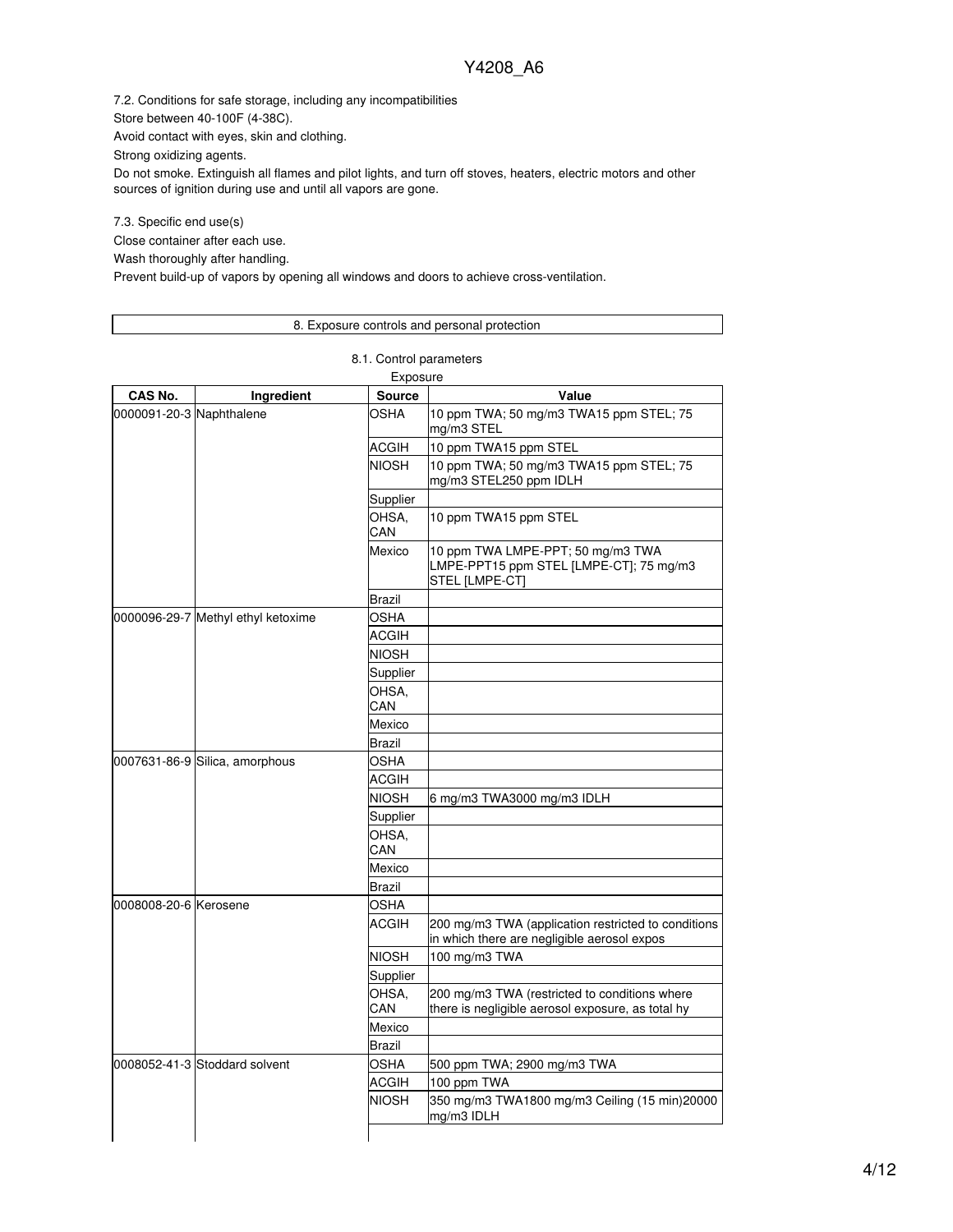|                  |                                                     | Supplier      |                                                                                                     |
|------------------|-----------------------------------------------------|---------------|-----------------------------------------------------------------------------------------------------|
|                  |                                                     | OHSA,<br>CAN  | 525 mg/m3 TWA (140C Flash aliphatic solvent)                                                        |
|                  |                                                     | Mexico        | 100 ppm TWA LMPE-PPT; 523 mg/m3 TWA<br>LMPE-PPT200 ppm STEL [LMPE-CT]; 1050 mg/m3<br>STEL [LMPE-CT] |
|                  |                                                     | Brazil        |                                                                                                     |
|                  | 0013463-67-7 Titanium dioxide                       | <b>OSHA</b>   | 15 mg/m3 TWA (total dust)                                                                           |
|                  |                                                     | <b>ACGIH</b>  | 10 mg/m3 TWA                                                                                        |
|                  |                                                     | <b>NIOSH</b>  | 5000 mg/m3 IDLH                                                                                     |
|                  |                                                     | Supplier      |                                                                                                     |
|                  |                                                     | OHSA,         | 10 mg/m3 TWA                                                                                        |
|                  |                                                     | CAN           |                                                                                                     |
|                  |                                                     | Mexico        | 10 mg/m3 TWA LMPE-PPT (as Ti)20 mg/m3 STEL<br>[LMPE-CT] (as Ti)                                     |
|                  |                                                     | Brazil        |                                                                                                     |
|                  | 0021645-51-2 Aluminum hydroxide                     | <b>OSHA</b>   |                                                                                                     |
|                  |                                                     | <b>ACGIH</b>  |                                                                                                     |
|                  |                                                     | <b>NIOSH</b>  |                                                                                                     |
|                  |                                                     | Supplier      |                                                                                                     |
|                  |                                                     | OHSA,         |                                                                                                     |
|                  |                                                     | CAN           |                                                                                                     |
|                  |                                                     | Mexico        |                                                                                                     |
|                  |                                                     | Brazil        |                                                                                                     |
|                  | 0064742-47-8 Petroleum distillates,                 | OSHA          |                                                                                                     |
|                  | hydrotreated light                                  | ACGIH         |                                                                                                     |
|                  |                                                     | NIOSH         |                                                                                                     |
|                  |                                                     | Supplier      |                                                                                                     |
|                  |                                                     | OHSA,<br>CAN  |                                                                                                     |
|                  |                                                     | Mexico        |                                                                                                     |
|                  |                                                     | Brazil        |                                                                                                     |
|                  | 0064742-88-7 Solvent naphtha (petroleum),           | <b>OSHA</b>   |                                                                                                     |
|                  | medium aliphatic                                    | <b>ACGIH</b>  |                                                                                                     |
|                  |                                                     | <b>NIOSH</b>  |                                                                                                     |
|                  |                                                     | Supplier      |                                                                                                     |
|                  |                                                     | OHSA,         |                                                                                                     |
|                  |                                                     | CAN           |                                                                                                     |
|                  |                                                     | Mexico        |                                                                                                     |
|                  |                                                     | <b>Brazil</b> |                                                                                                     |
|                  | 0064742-94-5 Naphtha (petroleum), heavy<br>aromatic | <b>OSHA</b>   |                                                                                                     |
|                  |                                                     | <b>ACGIH</b>  |                                                                                                     |
|                  |                                                     | <b>NIOSH</b>  |                                                                                                     |
|                  |                                                     | Supplier      |                                                                                                     |
|                  |                                                     | OHSA,<br>CAN  |                                                                                                     |
|                  |                                                     | Mexico        |                                                                                                     |
|                  |                                                     | Brazil        |                                                                                                     |
| <b>TS-KS6505</b> | SATURATED                                           | OSHA          |                                                                                                     |
|                  | <b>HYDROCARBON</b>                                  | ACGIH         |                                                                                                     |
|                  |                                                     | <b>NIOSH</b>  |                                                                                                     |
|                  |                                                     | Supplier      |                                                                                                     |
|                  |                                                     | OHSA,         |                                                                                                     |
|                  |                                                     | CAN           |                                                                                                     |
|                  |                                                     | Mexico        |                                                                                                     |
|                  |                                                     | Brazil        |                                                                                                     |

| Health<br>Data |                 |        |       |
|----------------|-----------------|--------|-------|
| CAS No.        | lient<br>------ | Source | Value |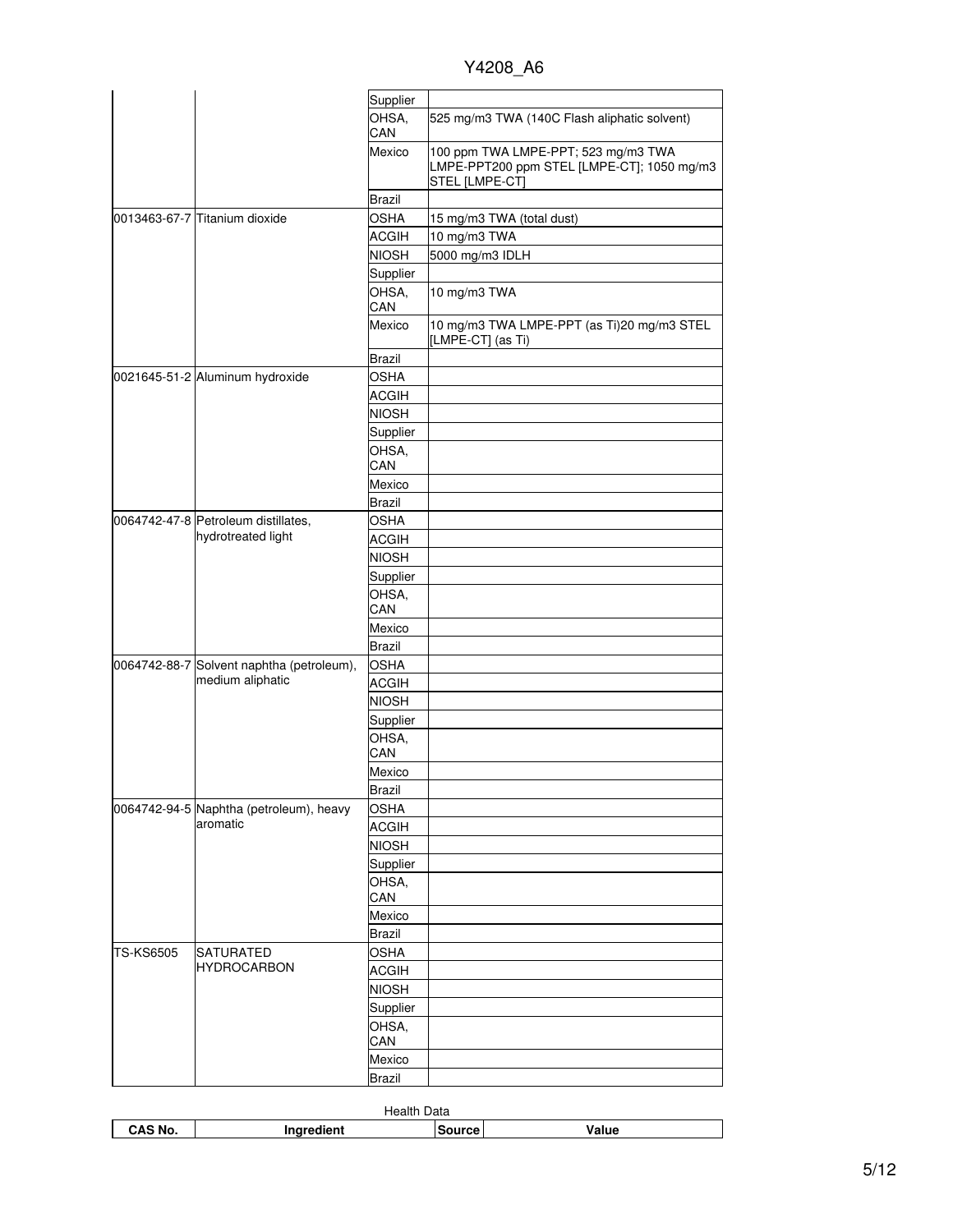| 0000091-20-3 Naphthalene |                                                               |              | NIOSH Hemolysis and eye irritation that causes<br>cataracts |
|--------------------------|---------------------------------------------------------------|--------------|-------------------------------------------------------------|
|                          | 0000096-29-7 Methyl ethyl ketoxime                            | NIOSH        |                                                             |
|                          | 0007631-86-9 Silica, amorphous                                | <b>NIOSH</b> |                                                             |
| 0008008-20-6 Kerosene    |                                                               | <b>NIOSH</b> | Eye nose                                                    |
|                          | 0008052-41-3 Stoddard solvent                                 | <b>NIOSH</b> | Eye nose                                                    |
|                          | 0013463-67-7 Titanium dioxide                                 | <b>NIOSH</b> | Lung tumors in animals                                      |
|                          | 0021645-51-2 Aluminum hydroxide                               | <b>NIOSH</b> |                                                             |
|                          | 0064742-47-8 Petroleum distillates, hydrotreated light        | <b>NIOSH</b> |                                                             |
|                          | 0064742-88-7 Solvent naphtha (petroleum), medium<br>aliphatic | <b>NIOSH</b> |                                                             |
|                          | 0064742-94-5 Naphtha (petroleum), heavy aromatic              | <b>NIOSH</b> |                                                             |
| <b>TS-KS6505</b>         | <b>ISATURATED HYDROCARBON</b>                                 | <b>NIOSH</b> |                                                             |

|                          | Carcinogen Data                                           |               |                                                                        |  |  |
|--------------------------|-----------------------------------------------------------|---------------|------------------------------------------------------------------------|--|--|
| CAS No.                  | Ingredient                                                | <b>Source</b> | Value                                                                  |  |  |
| 0000091-20-3 Naphthalene |                                                           | OSHA          | Select Carcinogen: Yes                                                 |  |  |
|                          |                                                           | NTP           | Known: No; Suspected: Yes                                              |  |  |
|                          |                                                           | <b>IARC</b>   | Group 1: No: Group 2a: No: Group 2b: Yes: Group 3: No:<br>Group 4: No; |  |  |
|                          | 0000096-29-7 Methyl ethyl ketoxime                        | OSHA          | Select Carcinogen: No                                                  |  |  |
|                          |                                                           | <b>NTP</b>    | Known: No; Suspected: No                                               |  |  |
|                          |                                                           | <b>IARC</b>   | Group 1: No; Group 2a: No; Group 2b: No; Group 3: No;<br>Group 4: No;  |  |  |
|                          | 0007631-86-9 Silica, amorphous                            | <b>OSHA</b>   | Select Carcinogen: No                                                  |  |  |
|                          |                                                           | <b>NTP</b>    | Known: No; Suspected: No                                               |  |  |
|                          |                                                           | <b>IARC</b>   | Group 1: No; Group 2a: No; Group 2b: No; Group 3: Yes;<br>Group 4: No; |  |  |
| 0008008-20-6 Kerosene    |                                                           | <b>OSHA</b>   | Select Carcinogen: No                                                  |  |  |
|                          |                                                           | <b>NTP</b>    | Known: No; Suspected: No                                               |  |  |
|                          |                                                           | <b>IARC</b>   | Group 1: No; Group 2a: No; Group 2b: No; Group 3: No;<br>Group 4: No;  |  |  |
|                          | 0008052-41-3 Stoddard solvent                             | OSHA          | Select Carcinogen: No                                                  |  |  |
|                          |                                                           | NTP           | Known: No; Suspected: No                                               |  |  |
|                          |                                                           | <b>IARC</b>   | Group 1: No; Group 2a: No; Group 2b: No; Group 3: No;<br>Group 4: No;  |  |  |
|                          | 0013463-67-7 Titanium dioxide                             | OSHA          | Select Carcinogen: Yes                                                 |  |  |
|                          |                                                           | NTP           | Known: No: Suspected: No                                               |  |  |
|                          |                                                           | <b>IARC</b>   | Group 1: No; Group 2a: No; Group 2b: Yes; Group 3: No;<br>Group 4: No; |  |  |
|                          | 0021645-51-2 Aluminum hydroxide                           | <b>OSHA</b>   | Select Carcinogen: No                                                  |  |  |
|                          |                                                           | <b>NTP</b>    | Known: No; Suspected: No                                               |  |  |
|                          |                                                           | <b>IARC</b>   | Group 1: No; Group 2a: No; Group 2b: No; Group 3: No;<br>Group 4: No;  |  |  |
|                          | 0064742-47-8 Petroleum distillates,<br>hydrotreated light | OSHA          | Select Carcinogen: No                                                  |  |  |
|                          |                                                           | <b>NTP</b>    | Known: No; Suspected: No                                               |  |  |
|                          |                                                           | <b>IARC</b>   | Group 1: No; Group 2a: No; Group 2b: No; Group 3: No;<br>Group 4: No;  |  |  |
|                          | 0064742-88-7 Solvent naphtha                              | OSHA          | Select Carcinogen: No                                                  |  |  |
|                          | (petroleum), medium<br>aliphatic                          | NTP           | Known: No; Suspected: No                                               |  |  |
|                          |                                                           | <b>IARC</b>   | Group 1: No; Group 2a: No; Group 2b: No; Group 3: No;<br>Group 4: No;  |  |  |
|                          | 0064742-94-5 Naphtha (petroleum),<br>heavy aromatic       | OSHA          | Select Carcinogen: No                                                  |  |  |
|                          |                                                           | <b>NTP</b>    | Known: No; Suspected: No                                               |  |  |
|                          |                                                           | <b>IARC</b>   | Group 1: No; Group 2a: No; Group 2b: No; Group 3: No;<br>Group 4: No;  |  |  |
| <b>TS-KS6505</b>         | <b>SATURATED</b>                                          | <b>OSHA</b>   | Select Carcinogen: No                                                  |  |  |
|                          | <b>HYDROCARBON</b>                                        | <b>NTP</b>    | Known: No; Suspected: No                                               |  |  |
|                          |                                                           | <b>IARC</b>   |                                                                        |  |  |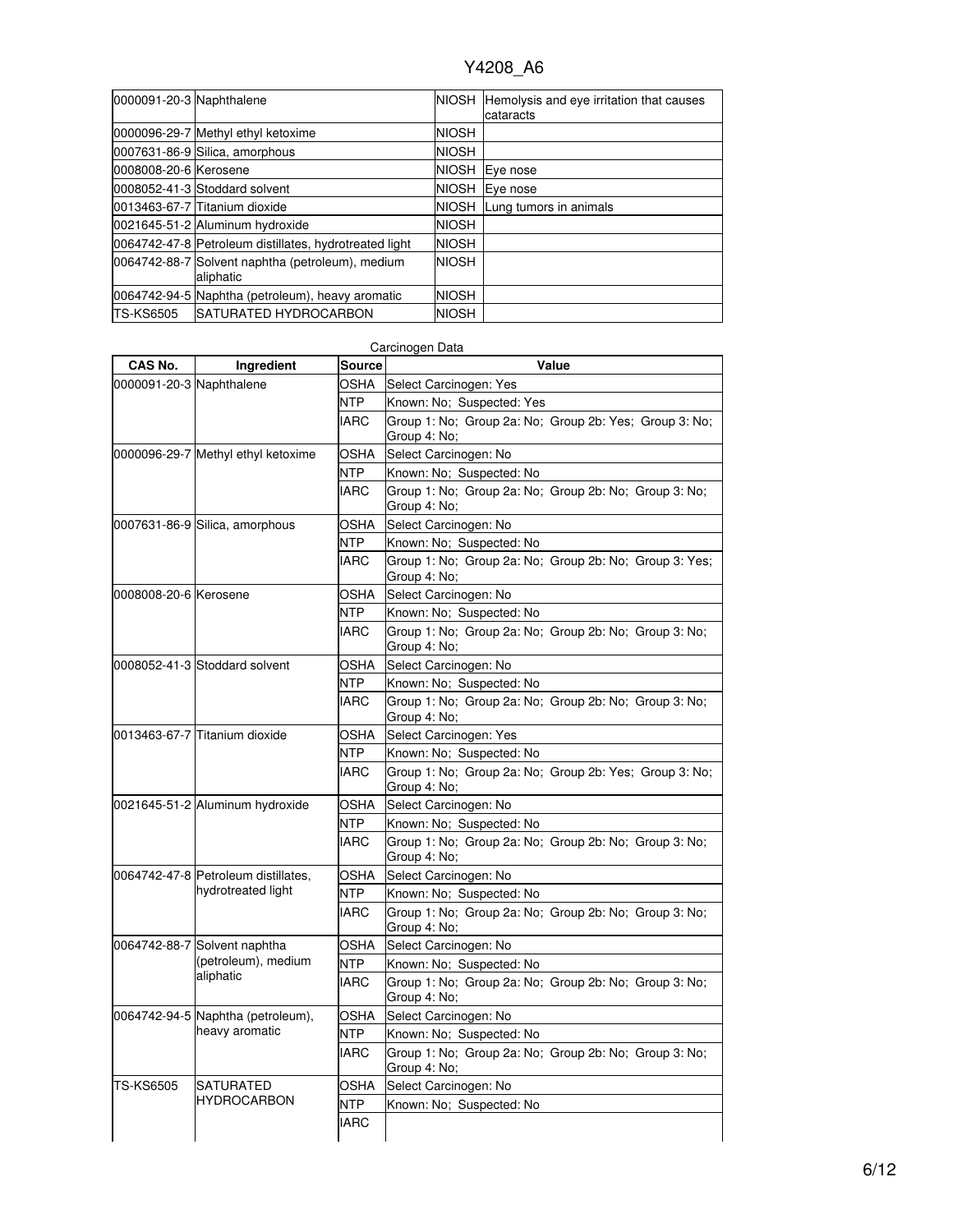| Group 1: No; Group 2a: No; Group 2b: No; Group 3: No; |
|-------------------------------------------------------|
| Group 4: No:                                          |

| Select equipment to provide protection from the ingredients listed in Section 3 of this<br>document. Ensure fresh air entry during application and drying. If you experience eye<br>watering, headache or dizziness or if air monitoring demonstrates dust, vapor, or mist<br>levels are above applicable limits, wear an appropriate, properly fitted respirator<br>(NIOSH approved) during and after application. Follow respirator manufacturer's<br>directions for respirator use. FOR USERS OF 3M RESPIRATORY PROTECTION<br>ONLY: For information and assistance on 3M occupational health and safety<br>products, call OH&ESD Technical Service toll free in U.S.A. 1-800-243-4630, in<br>Canada call 1-800-267-4414. Please do not contact these numbers regarding other<br>manufacturer's respiratory protection products. 3M does not endorse the accuracy of<br>the information contained in this Material Safety Data Sheet. |
|-----------------------------------------------------------------------------------------------------------------------------------------------------------------------------------------------------------------------------------------------------------------------------------------------------------------------------------------------------------------------------------------------------------------------------------------------------------------------------------------------------------------------------------------------------------------------------------------------------------------------------------------------------------------------------------------------------------------------------------------------------------------------------------------------------------------------------------------------------------------------------------------------------------------------------------------|
| Avoid contact with eyes. Protective equipment should be selected to provide<br>protection from exposure to the chemicals listed in Section 3 of this document.<br>Depending on the site-specific conditions of use, safety glasses, chemical goggles,<br>and/or head and face protection may be required to prevent contact. The equipment<br>must be thoroughly cleaned, or discarded after each use.                                                                                                                                                                                                                                                                                                                                                                                                                                                                                                                                  |
| Protective equipment should be selected to provide protection from exposure to the<br>chemicals listed in Section 3 of this document. Depending on the site-specific<br>conditions of use, protective gloves, apron, boots, head and face protection may be<br>required to prevent contact. The equipment must be thoroughly cleaned, or discarded<br>after each use.                                                                                                                                                                                                                                                                                                                                                                                                                                                                                                                                                                   |
| Depending on the site-specific conditions of use, provide adequate ventilation.                                                                                                                                                                                                                                                                                                                                                                                                                                                                                                                                                                                                                                                                                                                                                                                                                                                         |
| Emergency eye wash fountains and safety showers should be available in the<br>immediate vicinity of any potential exposure. Use good personal hygiene practices.<br>Wash hands before eating, drinking, using toilet facilities, etc. Promptly remove soiled<br>clothing and wash clothing thoroughly before reuse. Shower after work using plenty of<br>soap and water.                                                                                                                                                                                                                                                                                                                                                                                                                                                                                                                                                                |
|                                                                                                                                                                                                                                                                                                                                                                                                                                                                                                                                                                                                                                                                                                                                                                                                                                                                                                                                         |

| 9. Physical and chemical properties                |                                                                               |  |
|----------------------------------------------------|-------------------------------------------------------------------------------|--|
|                                                    |                                                                               |  |
| Appearance                                         | <b>Coloured Liquid</b>                                                        |  |
| Odour threshold                                    | Not Measured                                                                  |  |
| рH                                                 | No Established Limit                                                          |  |
| Melting point / freezing point                     | Not Measured                                                                  |  |
| Initial boiling point and boiling range            | 130 (°C) 266 (°F)                                                             |  |
| Flash Point                                        | 41 (°C) 105 (°F)                                                              |  |
| Evaporation rate (Ether = $1$ )                    | Not Measured                                                                  |  |
| Flammability (solid, gas)                          | Not Applicable                                                                |  |
| Upper/lower flammability or explosive<br>limits    | Lower Explosive Limit: .5                                                     |  |
|                                                    | Upper Explosive Limit: No Established Limit                                   |  |
| vapor pressure (Pa)                                | Not Measured                                                                  |  |
| <b>Vapor Density</b>                               | Heavier than air                                                              |  |
| <b>Specific Gravity</b>                            | 1.19                                                                          |  |
| Partition coefficient n-octanol/water (Log<br>Kow) | Not Measured                                                                  |  |
| Auto-ignition temperature                          | Not Measured                                                                  |  |
| Decomposition temperature                          | Not Measured                                                                  |  |
| Viscosity (cSt)                                    | No Established Limit                                                          |  |
| VOC $%$                                            | Refer to the Technical Data Sheet or label where information is<br>available. |  |

10. Stability and reactivity

10.1. Reactivity No data available 10.2. Chemical stability

 $\mathbf{r}$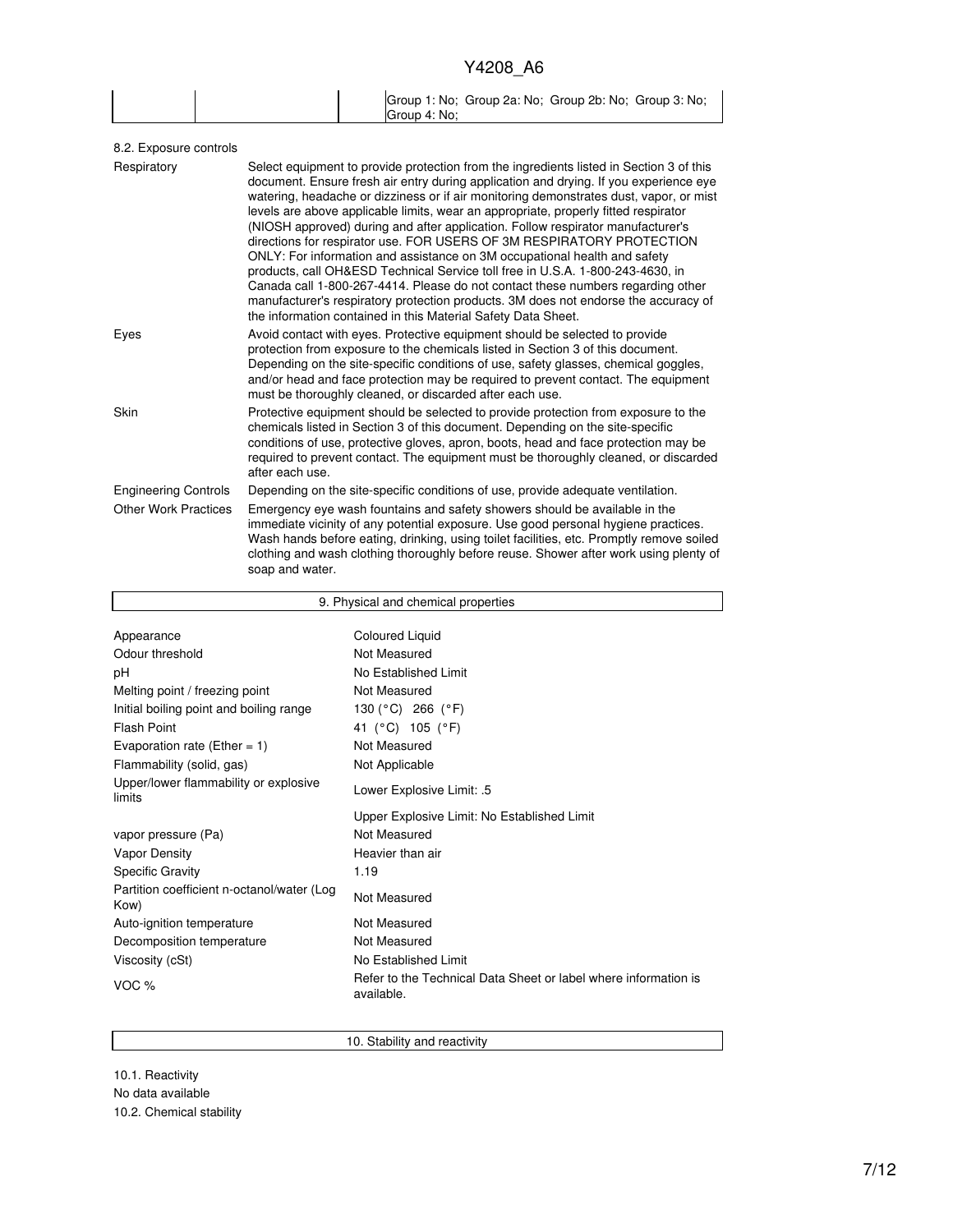This product is stable and hazardous polymerization will not occur. Not sensitive to mechanical impact. Excessive heat and fumes generation can occur if improperly handled.

10.3. Possibility of hazardous reactions

No data available

10.4. Conditions to avoid

No data available

10.5. Incompatible materials

Strong oxidizing agents.

10.6. Hazardous decomposition products

May produce hazardous fumes when heated to decomposition as in welding. Fumes may produce Carbon Dioxide and Carbon Monoxide.

11. Toxicological information

Acute toxicity

NOTICE: Reports have associated repeated and prolonged occupational overexposure to solvents with permanent brain and nervous system damage. Intentional misuse by deliberately concentrating and inhaling the contents may be harmful or fatal.

| Ingredient                                                        | Oral LD50,<br>mg/kg              | Skin LD50,<br>mg/kg                    | <b>Inhalation</b><br>Vapor LD50,<br>mg/L/4hr | Inhalation<br>Dust/Mist LD50,<br>mg/L/4hr |
|-------------------------------------------------------------------|----------------------------------|----------------------------------------|----------------------------------------------|-------------------------------------------|
| Titanium dioxide - (13463-67-7)                                   | 10,000.00, Rat<br>- Category: NA | 10,000.00,<br>Rabbit -<br>Category: NA | No data<br>available                         | 6.82, Rat -<br>Category: NA               |
| Stoddard solvent - (8052-41-3)                                    | No data<br>available             | No data<br>available                   | No data<br>available                         | No data available                         |
| Solvent naphtha (petroleum), medium<br>aliphatic - (64742-88-7)   | 6,000.00, Rat -<br>Category: NA  | 3,000.00,<br>Rabbit -<br>Category: 5   | No data<br>available                         | No data available                         |
| SATURATED HYDROCARBON -<br>(TS-KS6505)                            | No data<br>available             | No data<br>available                   | No data<br>available                         | No data available                         |
| Kerosene - (8008-20-6)                                            | 2,835.00, Rat -<br>Category: 5   | 2,000.00,<br>Rabbit -<br>Category: 4   | No data<br>available                         | No data available                         |
| Naphtha (petroleum), heavy aromatic -<br>$(64742 - 94 - 5)$       | 5,000.00, Rat -<br>Category: 5   | 2,000.00,<br>Rabbit -<br>Category: 4   | No data<br>available                         | No data available                         |
| Silica, amorphous - (7631-86-9)                                   | 5,110.00, Rat -<br>Category: NA  | 5.000.00.<br>Rabbit -<br>Category: 5   | No data<br>available                         | No data available                         |
| Aluminum hydroxide - (21645-51-2)                                 | 5,000.00, Rat -<br>Category: 5   | No data<br>available                   | No data<br>available                         | No data available                         |
| Petroleum distillates, hydrotreated light -<br>$(64742 - 47 - 8)$ | 5,000.00, Rat -<br>Category: 5   | 2,000.00,<br>Rabbit -<br>Category: 4   | No data<br>available                         | No data available                         |
| Naphthalene - (91-20-3)                                           | 490.00, Rat -<br>Category: 4     | 20.000.00.<br>Rabbit -<br>Category: NA | No data<br>available                         | No data available                         |
| Methyl ethyl ketoxime - (96-29-7)                                 | 930.00, Rat -<br>Category: 4     | 2,000.00,<br>Rabbit -<br>Category: 4   | 20.00, Rat -<br>Category: 4                  | No data available                         |

| <b>Item</b>                 | Category              | Hazard         |
|-----------------------------|-----------------------|----------------|
| Acute Toxicity (mouth)      | <b>Not Classified</b> | Not Applicable |
| Acute Toxicity (skin)       | <b>Not Classified</b> | Not Applicable |
| Acute Toxicity (inhalation) | <b>Not Classified</b> | Not Applicable |
| Skin corrosion/irritation   | <b>Not Classified</b> | Not Applicable |
| Eye damage/irritation       | <b>Not Classified</b> | Not Applicable |
| Sensitization (respiratory) | <b>Not Classified</b> | Not Applicable |
| Sensitization (skin)        | <b>Not Classified</b> | Not Applicable |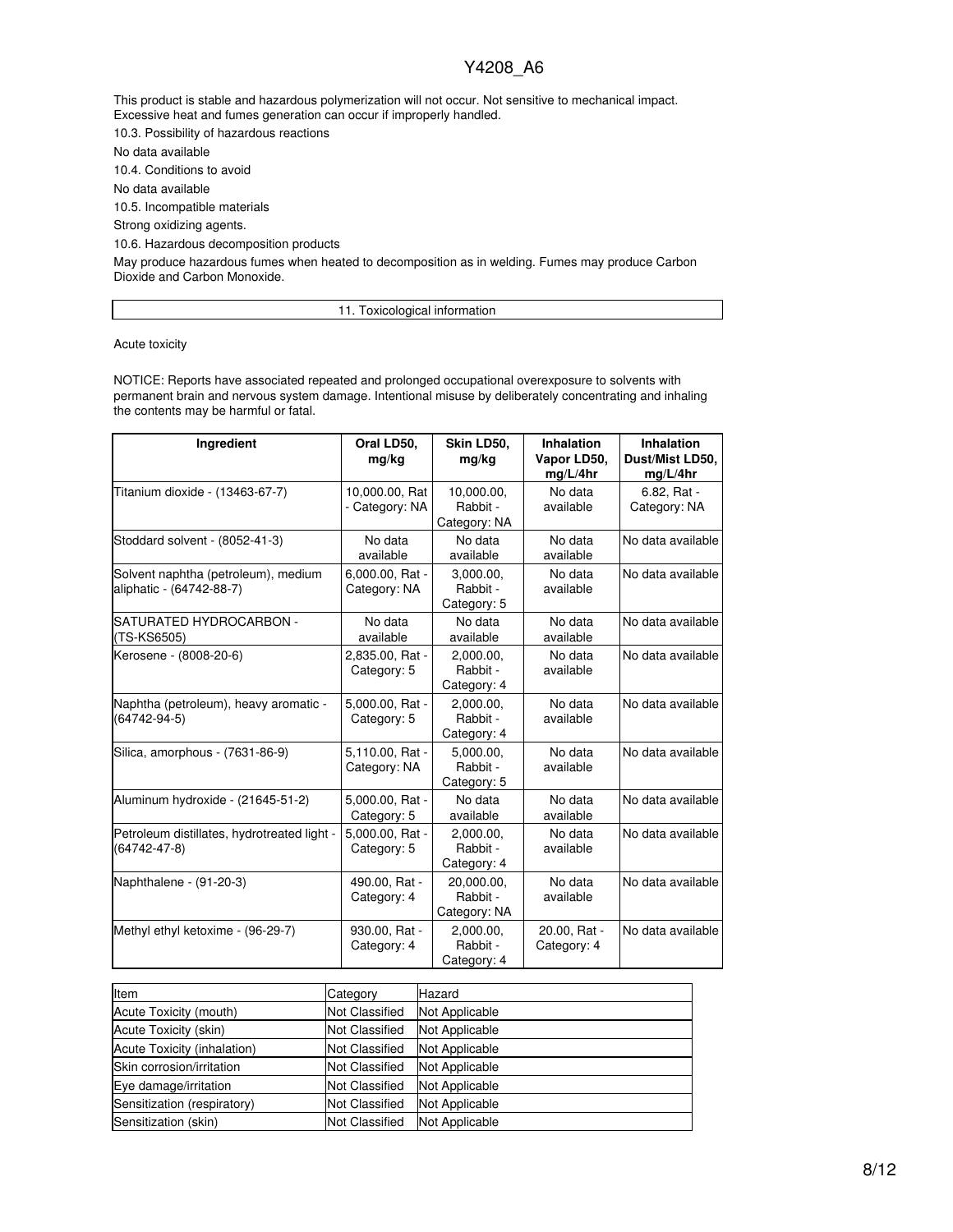| Germ toxicity                                                               | <b>Not Classified</b> | Not Applicable |
|-----------------------------------------------------------------------------|-----------------------|----------------|
| Carcinogenicity                                                             | <b>Not Classified</b> | Not Applicable |
| Reproductive Toxicity                                                       | <b>Not Classified</b> | Not Applicable |
| Specific target organ systemic toxicity Not Classified<br>(single exposure) |                       | Not Applicable |
| Specific target organ systemic<br>Toxicity (repeated exposure)              | <b>Not Classified</b> | Not Applicable |
| <b>Aspiration hazard</b>                                                    | <b>Not Classified</b> | Not Applicable |

12. Ecological information

#### 12.1. Toxicity

No additional information provided for this product. See Section 3 for chemical specific data.

#### Aquatic Ecotoxicity

| Ingredient                                                         | 96 hr LC50 fish,<br>mg/l           | 48 hr EC50 crustacea,<br>mg/l          | ErC50 algae,<br>mg/l                             |
|--------------------------------------------------------------------|------------------------------------|----------------------------------------|--------------------------------------------------|
| Titanium dioxide -<br>$(13463 - 67 - 7)$                           | 1,000.00, Fundulus<br>heteroclitus | 5.50, Daphnia magna                    | 5.83 (72 hr), Pseudokirchneriella<br>subcapitata |
| Stoddard solvent -<br>$(8052 - 41 - 3)$                            | Not Available                      | Not Available                          | Not Available                                    |
| Solvent naphtha<br>(petroleum), medium<br>aliphatic - (64742-88-7) | 800.00, Pimephales<br>promelas     | 100.00, Daphnia magna                  | 450.00 (96 hr), Selenastrum<br>capricornutum     |
| <b>SATURATED</b><br><b>HYDROCARBON -</b><br>(TS-KS6505)            | Not Available                      | Not Available                          | $0.00$ (hr).                                     |
| Kerosene - (8008-20-6)                                             | Not Available                      | Not Available                          | Not Available                                    |
| Naphtha (petroleum),<br>heavy aromatic -<br>$(64742 - 94 - 5)$     | 45.00, Pimephales<br>promelas      | 12.00, Daphnia magna                   | 2.50 (72 hr), Skeletonema<br>costatum            |
| Silica, amorphous -<br>$(7631 - 86 - 9)$                           | 10,000.00, Danio<br>rerio          | 10,000.00, Daphnia<br>magna            | 10,000.00 (72 hr), Scenedesmus<br>subspicatus    |
| Aluminum hydroxide -<br>$(21645 - 51 - 2)$                         | Not Available                      | Not Available                          | Not Available                                    |
| Petroleum distillates,<br>hydrotreated light -<br>(64742-47-8)     | 2.20, Lepomis<br>macrochirus       | 4,720.00, Dendronereides<br>heteropoda | Not Available                                    |
| Naphthalene - (91-20-3)                                            | 0.99, Oncorhynchus<br>gorbuscha    | 1.60, Daphnia magna                    | 68.21 (96 hr), Scenedesmus<br>subspicatus        |
| Methyl ethyl ketoxime -<br>$(96-29-7)$                             | 320.00, Leuciscus<br>idus          | 500.00, Daphnia magna                  | 83.00 (72 hr), Scenedesmus<br>subspicatus        |

12.2. Persistence and degradability No data available 12.3. Bioaccumulative potential Not Measured 12.4. Mobility in soil No data available 12.5. Results of PBT and vPvB assessment This product contains no PBT/vPvB chemicals. 12.6. Other adverse effects No data available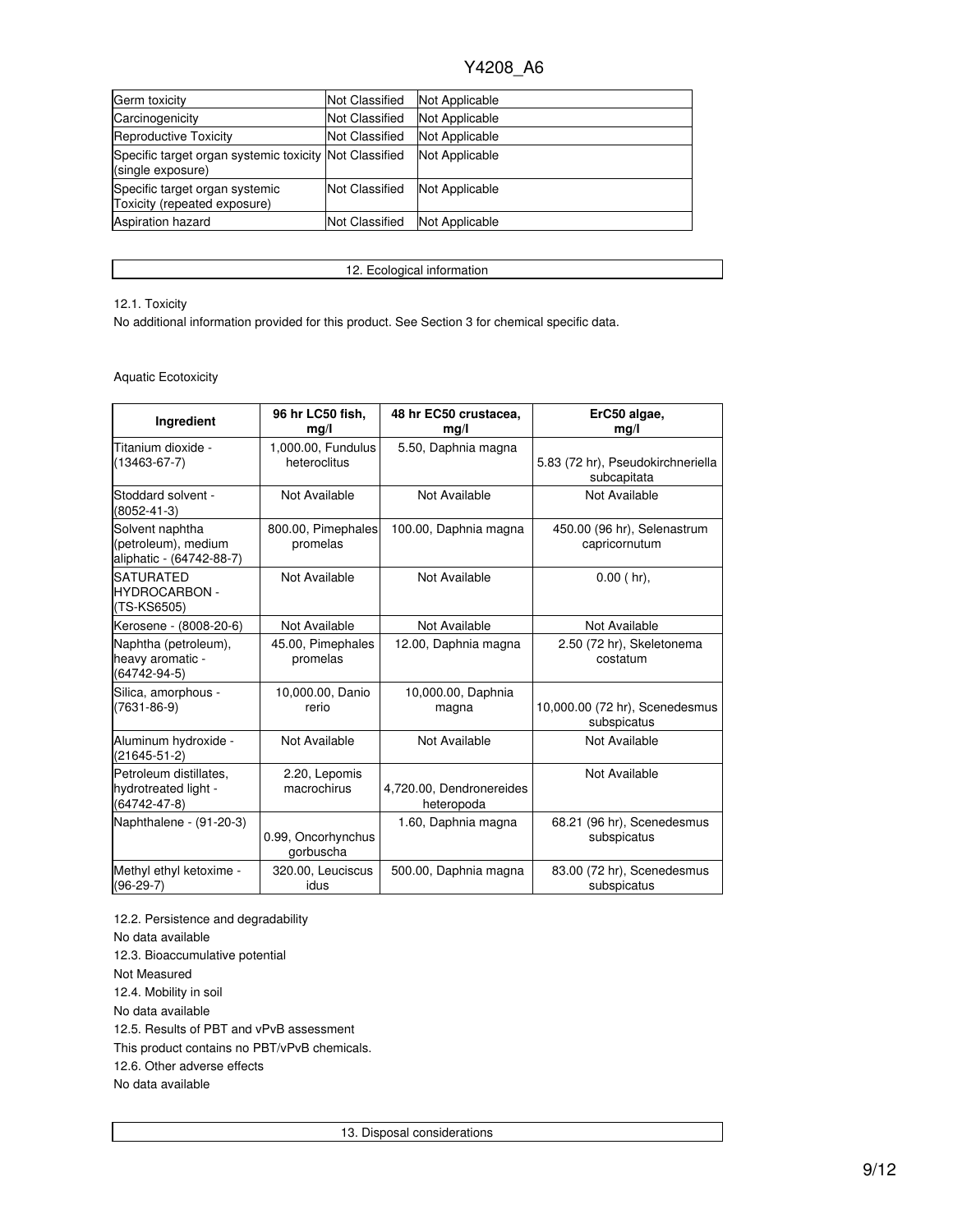13.1. Waste treatment methods

Do not allow spills to enter drains or watercourses.

Dispose of in accordance with local, state and federal regulations. (Also reference RCRA information in Section 15 if listed).

14. Transport information 14.1. UN number UN 1263 14.2. UN proper shipping name PAINT - Marine pollutant (reaction product: bisphenolA-(epichlorhydrin); epoxy resin) 14.3. Transport hazard class(es) DOT (Domestic Surface Transportation) IMO / IMDG (Ocean Transportation) DOT Proper Shipping Name CONSUMER COMMODITY, ORM-D IMDG Proper Shipping Name PAINT - Marine pollutant (reaction product: bisphenolA-(epichlorhydrin); epoxy resin) DOT Hazard Class Not Regulated IMDG Hazard Class Flammable Liquid, 3 Sub Class Not applicable UN / NA Number UN 1263 DOT Packing Group Not Regulated IMDG Packing Group III CERCLA/DOT RQ NA gal. / NA lbs. System Reference Code 181 14.4. Packing group III 14.5. Environmental hazards IMDG Marine Pollutant: Yes ( Titanium dioxide ) 14.6. Special precautions for user Not Applicable 14.7. Transport in bulk according to Annex II of MARPOL73/78 and the IBC Code Not Applicable 15. Regulatory information Regulatory Overview The regulatory data in Section 15 is not intended to be all-inclusive, only selected regulations are represented. All ingredients of this product are listed on the TSCA (Toxic Substance Control Act) Inventory or are not required to be listed on the TSCA Inventory. WHMIS Classification B3 DOT Marine Pollutants (10%): (No Product Ingredients Listed) DOT Severe Marine Pollutants (1%): (No Product Ingredients Listed) EPCRA 311/312 Chemicals and RQs (>.1%) : Benzene, ethyl- (1000 lb final RQ; 454 kg final RQ) Naphthalene (100 lb final RQ; 45.4 kg final RQ) Xylenes (o-, m-, p- isomers) (100 lb final RQ; 45.4 kg final RQ) EPCRA 302 Extremely Hazardous (>.1%) : (No Product Ingredients Listed) EPCRA 313 Toxic Chemicals (>.1%) : Benzene, ethyl-Naphthalene Xylenes (o-, m-, p- isomers) Mass RTK Substances (>1%) : Kerosene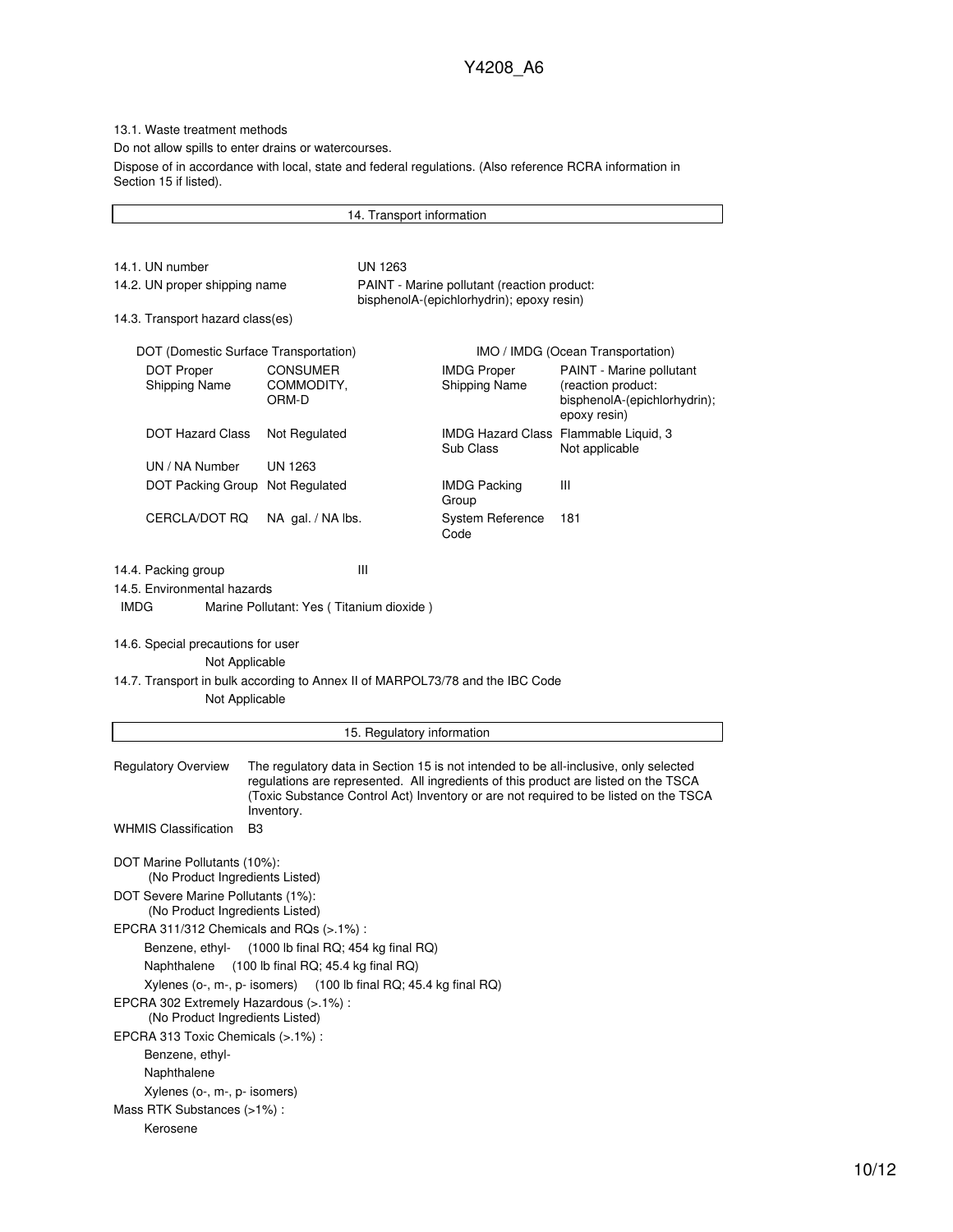| Silica, amorphous                                                               |
|---------------------------------------------------------------------------------|
| Stoddard solvent                                                                |
| Titanium dioxide                                                                |
| Penn RTK Substances (>1%) :                                                     |
| Kerosene                                                                        |
| Silica, amorphous                                                               |
| Stoddard solvent                                                                |
| Titanium dioxide                                                                |
| Penn Special Hazardous Substances (>.01%) :<br>(No Product Ingredients Listed)  |
| <b>RCRA Status:</b>                                                             |
| (No Product Ingredients Listed)                                                 |
| N.J. RTK Substances (>1%):                                                      |
| Kerosene                                                                        |
| Silica, amorphous                                                               |
| Solvent naphtha (petroleum), medium aliphatic                                   |
| Stoddard solvent                                                                |
| Titanium dioxide                                                                |
| N.J. Special Hazardous Substances (>.01%) :                                     |
| Benzene, ethyl-                                                                 |
| Naphthalene                                                                     |
| Propylene glycol monomethyl ether                                               |
| Solvent naphtha (petroleum), medium aliphatic                                   |
| Xylenes (o-, m-, p- isomers)                                                    |
| N.J. Env. Hazardous Substances (>.1%) :                                         |
| Benzene, ethyl-                                                                 |
| Kerosene                                                                        |
| Naphthalene                                                                     |
| Xylenes (o-, m-, p- isomers)                                                    |
| Proposition 65 - Carcinogens (>0%):                                             |
| Benzene, ethyl-                                                                 |
| Naphthalene                                                                     |
| Titanium dioxide                                                                |
| Proposition 65 - Female Repro Toxins (>0%):<br>(No Product Ingredients Listed)  |
| Proposition 65 - Male Repro Toxins (>0%):<br>(No Product Ingredients Listed)    |
| Proposition 65 - Developmental Toxins (>0%):<br>(No Product Ingredients Listed) |
| 16. Other information                                                           |

The information and recommendations contained herein are based upon data believed to be correct. However, no guarantee or warranty of any kind, expressed or implied, is made with respect to the information contained herein. We accept no responsibility and disclaim all liability for any harmful effects which may be caused by exposure to our products. Customers/users of this product must comply with all applicable health and safety laws, regulations, and orders.

The full text of the phrases appearing in section 3 is:

H302 Harmful if swallowed.

H304 May be fatal if swallowed and enters airways.

H312 Harmful in contact with skin.

H317 May cause an allergic skin reaction.

H318 Causes serious eye damage.

H319 Causes serious eye irritation.

H335 May cause respiratory irritation.

H351 Suspected of causing cancer.